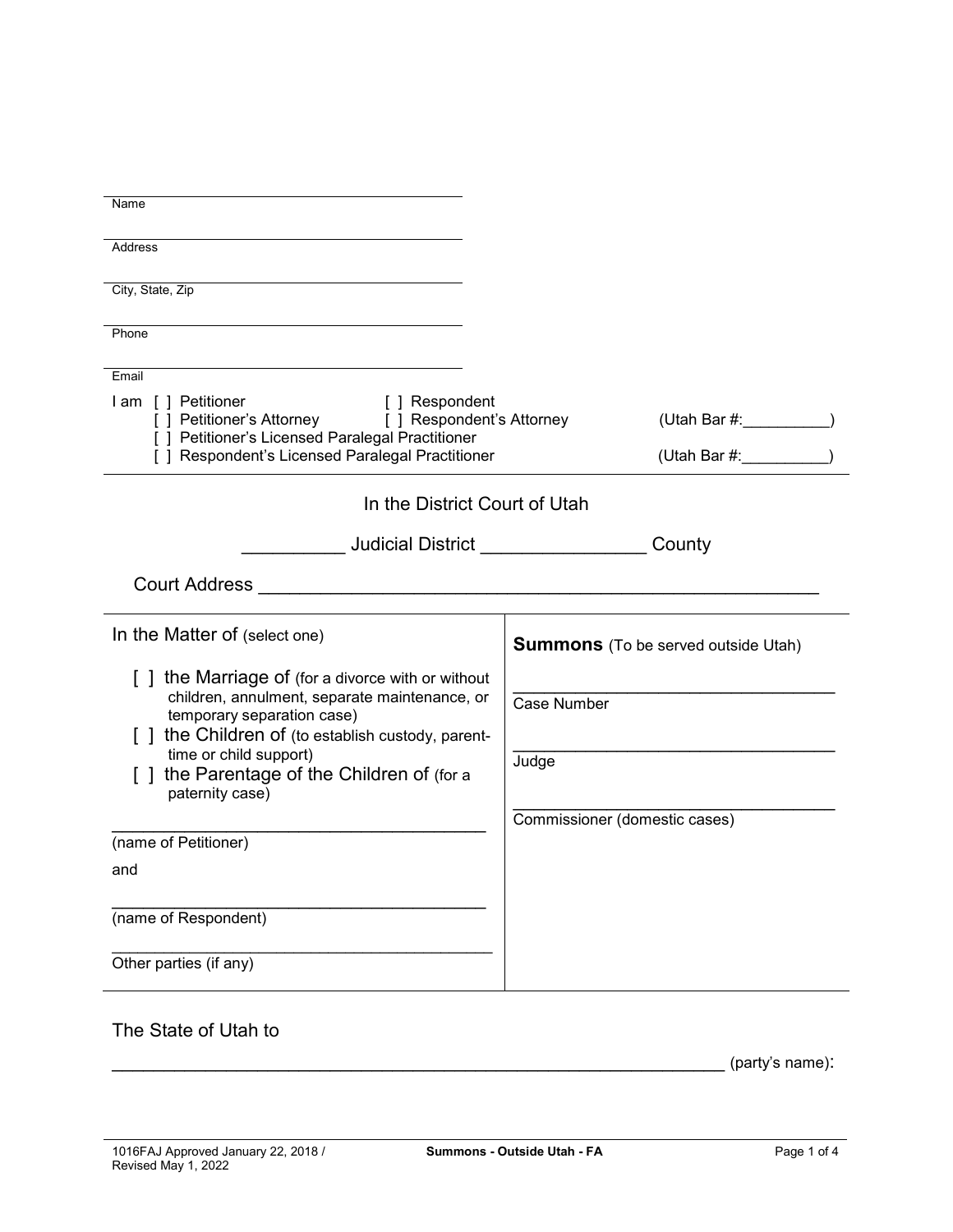| A lawsuit has been filed against you. You<br>must respond in writing by the deadline for<br>the court to consider your side. The written<br>response is called an Answer.                                                                                                                                                                                                                                                            | Se ha presentado una demanda en su<br>contra. Si desea que el juez considere su<br>lado, deberá presentar una respuesta por<br>escrito dentro del periodo de tiempo<br>establecido. La respuesta por escrito es<br>conocida como la Respuesta.                                                                                                                                                                                                                                                                                                                                                       |
|--------------------------------------------------------------------------------------------------------------------------------------------------------------------------------------------------------------------------------------------------------------------------------------------------------------------------------------------------------------------------------------------------------------------------------------|------------------------------------------------------------------------------------------------------------------------------------------------------------------------------------------------------------------------------------------------------------------------------------------------------------------------------------------------------------------------------------------------------------------------------------------------------------------------------------------------------------------------------------------------------------------------------------------------------|
| Deadline!<br>Your Answer must be filed with the court<br>and served on the other party within 30<br>days of the date you were served with this<br>Summons.<br>If you do not file and serve your Answer by<br>the deadline, the other party can ask the<br>court for a default judgment. A default<br>judgment means the other party can get<br>what they asked for, and you do not get the<br>chance to tell your side of the story. | ¡Fecha límite para contestar!<br>Su Respuesta debe ser presentada en el<br>tribunal y también con la debida entrega<br>formal a la otra parte dentro de 30 días a<br>partir de la fecha en que usted recibió la<br>entrega formal del Citatorio.<br>Si usted no presenta una respuesta ni<br>hace la entrega formal dentro del plazo<br>establecido, la otra parte podrá pedirle al<br>juez que asiente un fallo por<br>incumplimiento. Un fallo por<br>incumplimiento significa que la otra parte<br>recibe lo que pidió, y usted no tendrá la<br>oportunidad de decir su versión de los<br>hechos. |
| Read the complaint/petition<br>The Complaint or Petition has been filed<br>with the court and explains what the other<br>party is asking for in their lawsuit. Read it<br>carefully.                                                                                                                                                                                                                                                 | Lea la demanda o petición<br>La demanda o petición fue presentada en<br>el tribunal y ésta explica lo que la otra<br>parte pide. Léala cuidadosamente.                                                                                                                                                                                                                                                                                                                                                                                                                                               |
| Answer the complaint/petition<br>You must file your Answer in writing with<br>the court within 30 days of the date you<br>were served with this Summons. You can<br>find an Answer form on the court's website:<br>utcourts.gov/ans<br>口既然回<br>Scan QR code<br>to visit page                                                                                                                                                         | Cómo responder a la demanda o<br>petición<br>Usted debe presentar su Respuesta por<br>escrito en el tribunal dentro de 30 días a<br>partir de la fecha en que usted recibió la<br>entrega formal del<br>Citatorio. Puede<br>encontrar el formulario<br>Para accesar esta página<br>para la presentación<br>escanee el código QR<br>de la Respuesta en la<br>página del tribunal: utcourts.gov/ans-<br>span                                                                                                                                                                                           |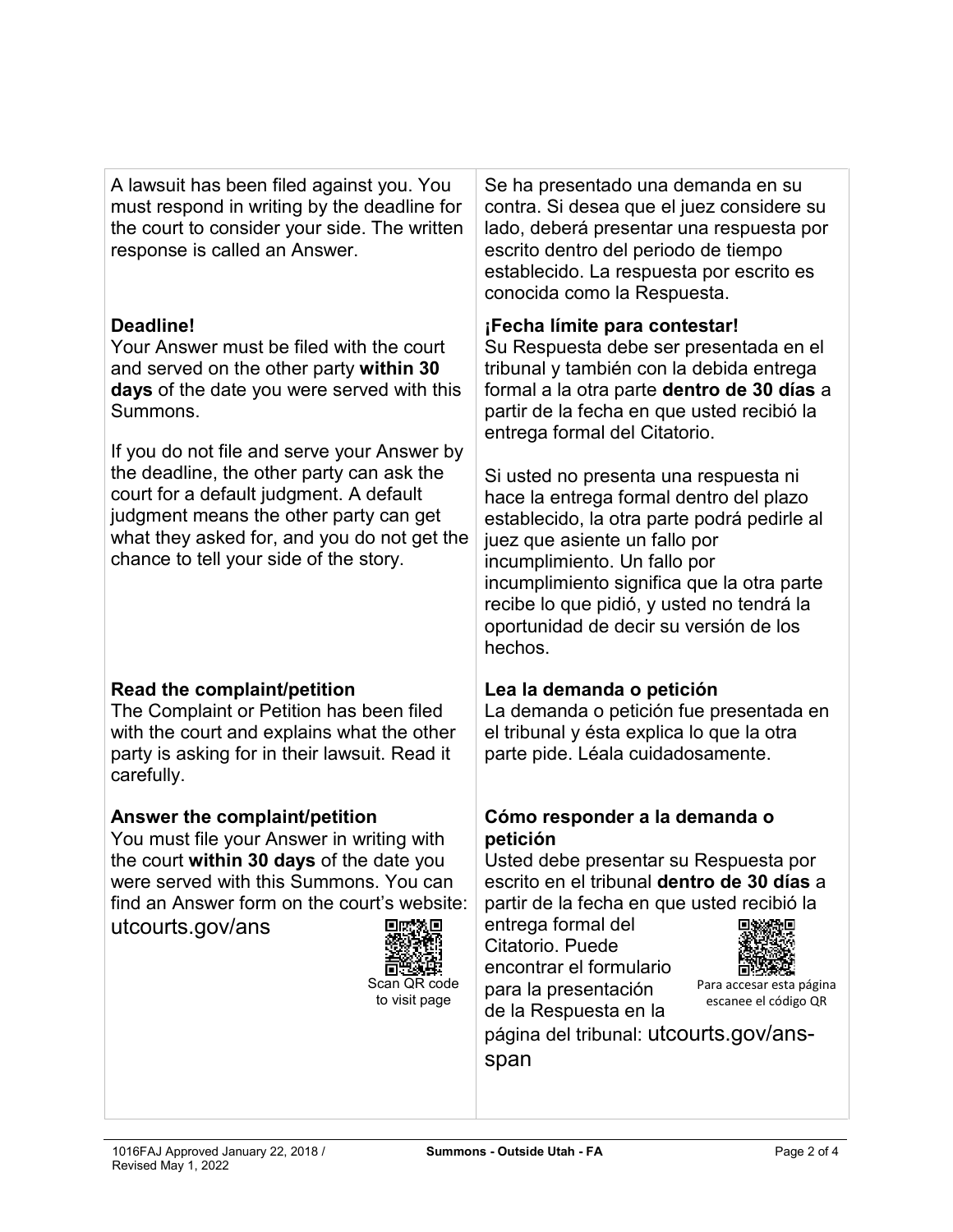| Serve the Answer on the other party<br>You must email, mail or hand deliver a<br>copy of your Answer to the other party (or<br>their attorney or licensed paralegal<br>practitioner, if they have one) at the<br>address shown at the top left corner of the<br>first page of this Summons.            | Entrega formal de la respuesta a la otra<br>parte<br>Usted deberá enviar por correo<br>electrónico, correo o entregar<br>personalmente una copia de su Respuesta<br>a la otra parte (o a su abogado o asistente<br>legal, si tiene) a la dirección localizada en<br>la esquina izquierda superior de la primera<br>hoja del citatorio.                                                                                                                               |  |
|--------------------------------------------------------------------------------------------------------------------------------------------------------------------------------------------------------------------------------------------------------------------------------------------------------|----------------------------------------------------------------------------------------------------------------------------------------------------------------------------------------------------------------------------------------------------------------------------------------------------------------------------------------------------------------------------------------------------------------------------------------------------------------------|--|
| <b>Finding help</b><br>The court's Finding Legal<br>Help web page<br>(utcourts.gov/help)<br>Scan QR code<br>provides information about<br>to visit page<br>the ways you can get legal<br>help, including the Self-Help Center,<br>reduced-fee attorneys, limited legal help<br>and free legal clinics. | Cómo encontrar ayuda legal<br>Para información<br>sobre maneras de<br>obtener ayuda legal,<br>vea nuestra página de<br>Para accesar esta página<br>escanee el código QR<br>Internet Cómo<br>Encontrar Ayuda Legal.<br>(utcourts.gov/help-span)<br>Algunas maneras de obtener ayuda legal<br>son por medio de una visita a un taller<br>jurídico gratuito, o mediante el Centro de<br>Ayuda. También hay ayuda legal a precios<br>de descuento y consejo legal breve. |  |
| An Arabic version of this document is available on the court's website:<br>نسخة عربية من هذه الوثيقة على موقع المحكمة على الإنترنت:توجد<br>قم بالمسح الضوئي<br>utcourts.gov/arabic-out<br>للرمز لزيارة الصفحة                                                                                          |                                                                                                                                                                                                                                                                                                                                                                                                                                                                      |  |
| A Simplified Chinese version of this document is available on the<br>court's website:<br>本文件的简体中文版可在法院网站上找到:<br>请扫描QR码访<br>utcourts.gov/chinese-out<br>问网页                                                                                                                                             |                                                                                                                                                                                                                                                                                                                                                                                                                                                                      |  |
| A Vietnamese version of this document is available on the court's website:<br>Một bản tiếng Việt của tài liệu này có sẵn trên trang web của tòa:<br>utcourts.gov/viet-out<br>Xin vui lòng quét mã<br>QR (Trả lời nhanh)để                                                                              |                                                                                                                                                                                                                                                                                                                                                                                                                                                                      |  |